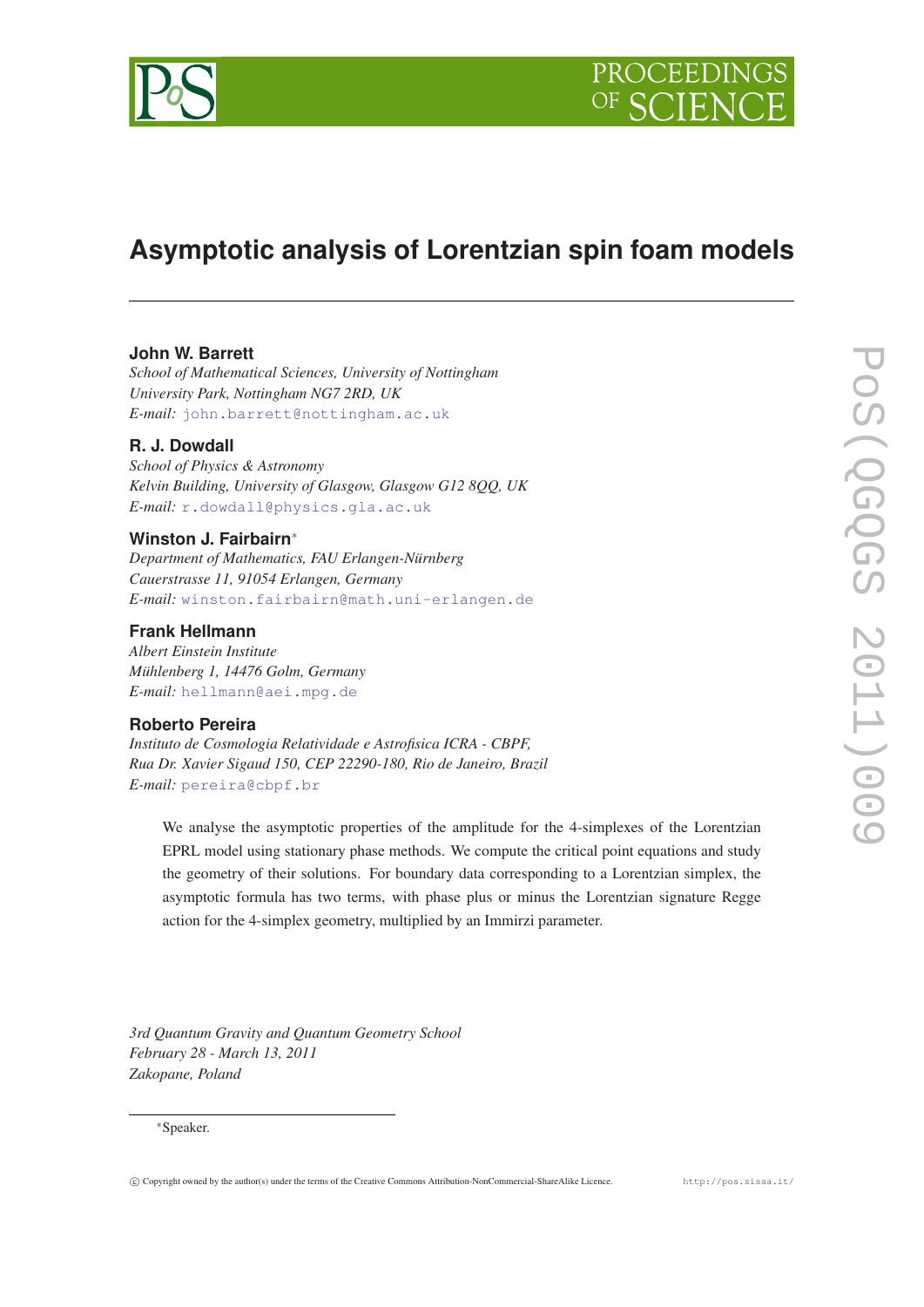### 1. Introduction

Spin foam models originated in the study of three-dimensional quantum gravity with the Ponzano-Regge model [\[1\]](#page-9-0). The relation between this model and gravity was first understood through the study of its asymptotics; the large spin behaviour of the 6 *j* symbol is a simple function of the Regge action for three-dimensional gravity. Modern research in quantum gravity attempts to generalise the Ponzano-Regge construction to higher dimensions.

A spin foam model in *n* dimensions is based on a triangulation of the space-time manifold and is constructed by assigning (quantum) group representation theory data to the simplexes of the triangulation of dimension  $(n-2)$  and  $(n-1)$ . A number is constructed from this data and is associated to the higher dimensional simplexes of the triangulation. This number is called an amplitude.

The interpretation of such models as quantum gravity models relies on their ability to reproduce general relativity in the low energy, semi-classical regime. A key step in the semi-classical analysis of these models is the study of the asymptotic behaviour of the amplitude for the *n*simplexes.

In this paper, we present a study of the asymptotics of the amplitude for the 4-simplexes of the so-called EPRL model [\[2\]](#page-9-0) for four-dimensional manifolds of Lorentzian signature. This presentation is based on the paper [\[3](#page-9-0)] and we refer the interested reader to the original article for further details.

### 2. Four-simplex amplitude

Let *M* be a triangulated, closed, oriented four-dimensional manifold and  $\sigma$  be a 4-simplex of *M*. The amplitude associated to  $\sigma$  is determined by data associated to its boundary  $\partial \sigma$ .

# 2.1 Boundary state space

We first introduce some notation. Let the spin  $k \in \mathbb{N}/2$  label the unitary, irreducible representations  $\pi_k$ : SU(2)  $\to$  *V<sub>k</sub>* of the Lie group SU(2). The tetrahedra *t* of  $\sigma$ , all assumed to be space-like, will be labeled by latin indices  $a, b = 1, ..., 5$  which implies that couples of indices  $(ab), a \neq b$ , will refer to the triangles of  $\sigma$ .

Given the assignment

$$
k: triangles \to Irrep(SU(2)), \tag{2.1}
$$

of a spin  $k_{ab}$  to each triangle of ∂ $\sigma$ , one can associate a vector space to each tetrahedron *t* of ∂ $\sigma$ called a state space

$$
\mathcal{H}_a = \text{Inv}_{\text{SU}(2)}\left(\bigotimes_{b:b \neq a} V_{k_{ab}}\right) \cong \text{Hom}_{\text{SU}(2)}\left(\mathbb{C}, \bigotimes_{b:b \neq a} V_{k_{ab}}\right) \tag{2.2}
$$

The direct sum over all possible spin assignments of the vector space  $\mathcal{H}_a$  is the Hilbert space of quantum states of the *a*-th tetrahedron [\[4,](#page-9-0) [5\]](#page-9-0). In this interpretation, the vector space  $V_k$  is viewed as the Hilbert space of quantised bivectors of area *k*.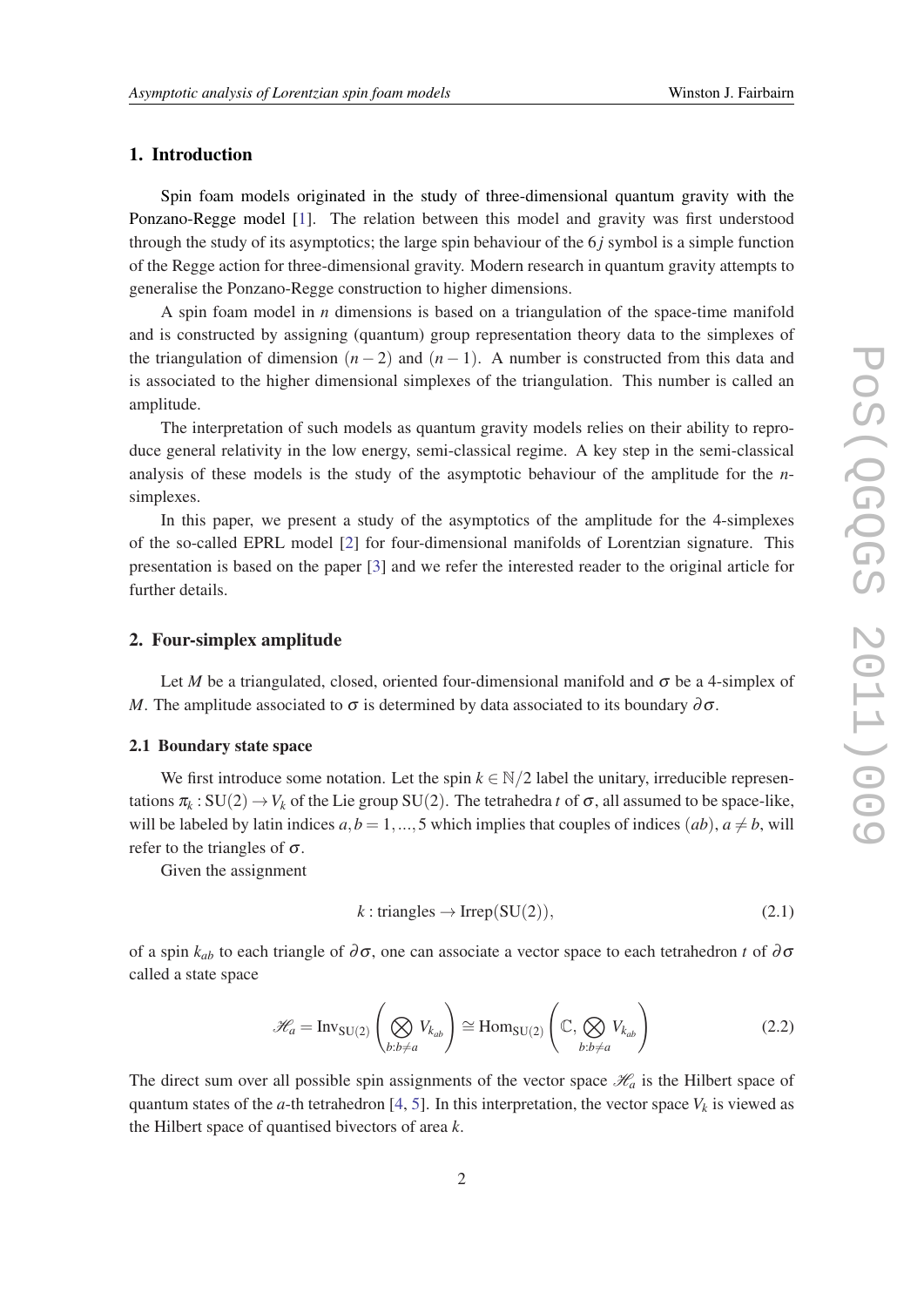The amplitude for the four-simplex  $\sigma$  is a linear map from the tensor product  $\mathcal{H}_{\partial\sigma}$  of the state spaces associated to the tetrahedra of  $\partial \sigma$  to the complex numbers

$$
A_{\sigma}: \mathcal{H}_{\partial \sigma} \to \mathbb{C}, \qquad \mathcal{H}_{\partial \sigma} = \bigotimes_{a} \mathcal{H}_{a}.
$$
 (2.3)

A key step towards posing the asymptotic problem is to parametrise each  $\mathcal{H}_a$ ,  $a = 1,...,5$ , using coherent states [[6](#page-9-0)]. A coherent state for the direction  $\mathbf{n} \in S^2 \subset \mathbb{R}^3$  and spin *k* is a unit vector  $\xi$  in  $V_k$  defined, up to a phase, by the condition  $(\mathbf{J} \cdot \mathbf{n}) \xi = ik \xi$ , where  $\mathbf{J}$  is a three-vector whose components are the standard anti-Hermitian generators of  $\mathfrak{su}(2)$  and the dot  $\cdot \cdot$  is the 3d Euclidean inner product. In the coherent state basis, the state  $\Psi_a \in \mathcal{H}_a$  associated to the tetrahedron *a* is given by assigning coherent states to the four boundary triangles *ab*, with fixed *a* and varying *b*, and by  $SU(2)$ -averaging the four-fold tensor product using the Haar measure on  $SU(2)$ 

$$
\Psi_a(k,\mathbf{n}) = \int_{SU(2)} dh \bigotimes_{b:b \neq a} \pi_{k_{ab}}(h) \xi_{ab}.
$$
 (2.4)

The boundary state for the boundary of  $\sigma$  is

$$
\Psi(k,\mathbf{n}) = \bigotimes_a \Psi_a \ \in \mathscr{H}_{\partial \sigma}.
$$

The data  $\{k_{ab}, \mathbf{n}_{ab}\}$  specifying the boundary state up to a phase is called the boundary data. The asymptotic formula depends on this boundary data and certain classes of boundary data will play a paramount role in the following.

A boundary data is called *non-degenerate* if, for each tetrahedron *a*, the face vectors n*ab* corresponding to the coherent states ξ*ab* for fixed *a* and varying *b* span a three-dimensional space. In this case, if the four vectors n*ab* satisfy the closure condition

$$
\sum_{b:b \neq a} k_{ab} \mathbf{n}_{ab} = 0,\tag{2.5}
$$

they specify an embedding of the tetrahedron in three-dimensional Euclidean space, such that the vectors are the outward face normals and the *kab* are the areas. In this way, each tetrahedron inherits a metric and an orientation but the metrics and orientations of different tetrahedra do not necessarily match. Non-degenerate boundary data for the whole 4-simplex is said to be *geometric* or *Regge-like* if the individual tetrahedron metrics and orientations glue together consistently to form an oriented Regge-calculus positive definite 3-metric for the boundary of the 4-simplex. This is the requirement that the induced metrics on the triangles agree for both of the tetrahedra sharing any given triangle, and the induced orientations are opposite.

For geometric boundaries, one can make a canonical choice of phase for the boundary state. For this type of boundary data, there exists a unique<sup>1</sup> set of ten SU(2) elements  $g_{ab} = g_{ba}^{-1}$  which glue together the oriented geometric tetrahedra of the boundary and map the outward normal to one tetrahedron to the inward normal to the other  $g_{ba} \mathbf{n}_{ab} = -\mathbf{n}_{ba}$ . From this data, one can select the phases of the coherent states by the condition

$$
\xi_{ba} = g_{ba} J \xi_{ab},\tag{2.6}
$$

where  $J: V_k \to V_k$  is the SU(2) anti-linear structure map associated to the representation *k*. The boundary state Ψ with this choice of phase is called a *geometric state*.

<sup>&</sup>lt;sup>1</sup> Strictly speaking, this is true only up to a  $\mathbb{Z}_2$  lift ambiguity discussed in [\[7\]](#page-9-0).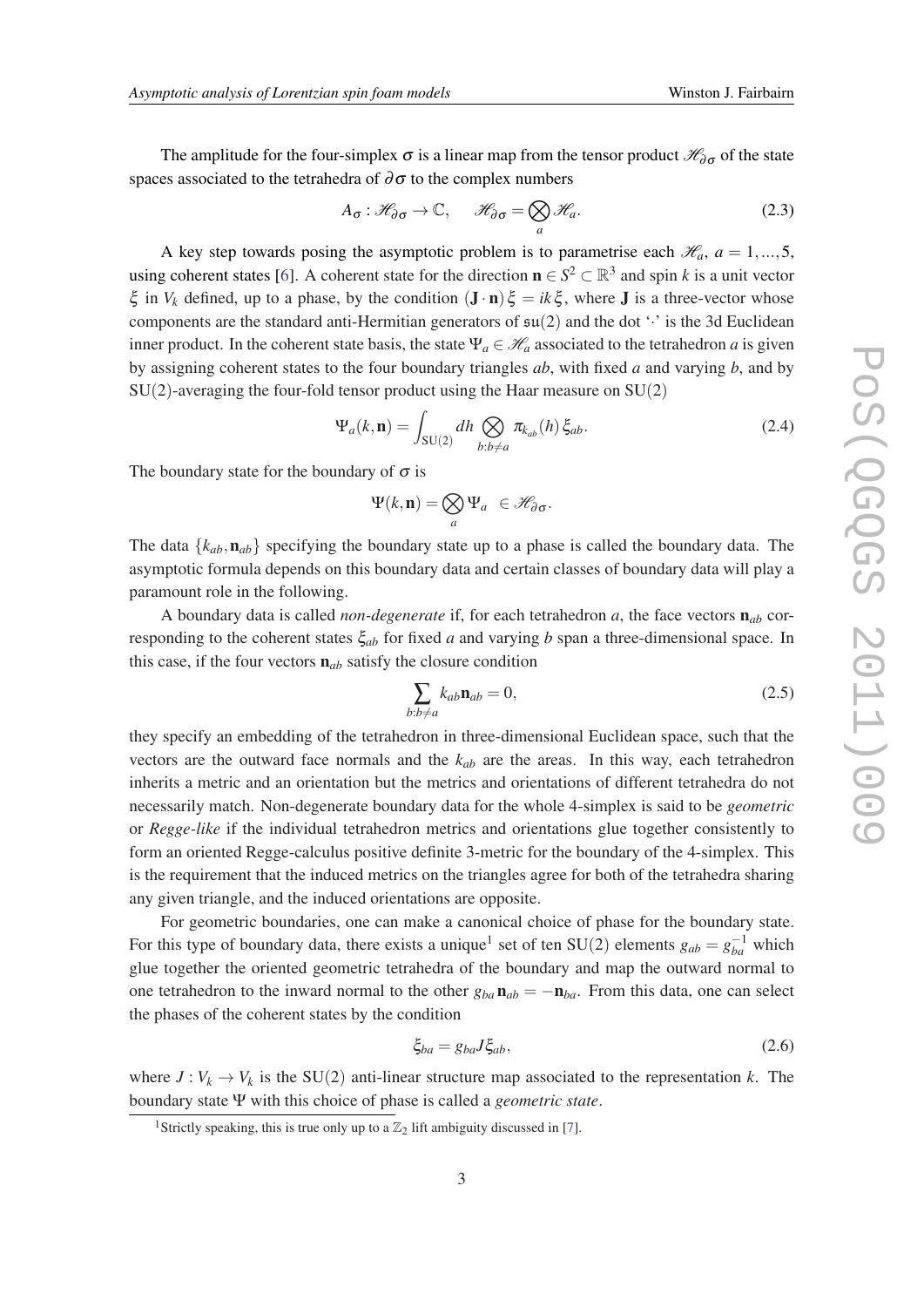### <span id="page-3-0"></span>2.2 Amplitude

The Lorentzian EPRL model is based on the representation theory of the cover of the Lorentz group, the real Lie group  $SL(2,\mathbb{C})_{\mathbb{R}}$ . More precisely, we will work with the unitary representations of the so-called principal series. These representations, labeled by a couple of parameters  $\alpha =$  $(n, p)$ , where  $n \in \mathbb{Z}/2$  and  $p \in \mathbb{R}$ , act in the Hilbert space  $V_{\alpha}$  of functions on  $\mathbb{C}^2$  satisfying the homogeneity property

$$
f(\lambda z) = \lambda^{-1 + ip + k} \bar{\lambda}^{-1 + ip - k} f(z), \quad z = (z_0, z_1) \in \mathbb{C}^2.
$$
 (2.7)

The inner product on  $V_\alpha$  is given by the expression

$$
\forall f, g \in V_{\alpha}, \quad (f, g) = \int_{\mathbb{C}P^1} \Omega \bar{f} g,\tag{2.8}
$$

where  $\Omega$  is the standard invariant two-form on  $\mathbb{C}^2 - \{0\}$ . Note that the integration range is the complex projective line because the combination  $\Omega \bar{f}g$  is a two-form on  $\mathbb{C}P^1$ , i.e., has the right homogeneity to project down from  $\mathbb{C}^2 - \{0\}$  to  $\mathbb{C}P^1$ .

The principal representations factorise into representations of a SU(2) subgroup as follows

$$
V_{\alpha} = \bigoplus_{j=|n|}^{\infty} V_j.
$$
 (2.9)

The Lorentzian EPRL construction [\[2\]](#page-9-0) is based on a map injecting the boundary  $SU(2)$  representations into principal representations of the Lorentz group. This map depends on a fixed real parameter  $\gamma \in \mathbb{R}^+$ , called the Immirzi parameter, and is given by

$$
f_{\gamma}
$$
: Irrep (SU(2))  $\rightarrow$  Irrep (SL(2, $\mathbb{C}$ )<sub>R</sub>)  
\n $k \mapsto \alpha(k) = (n(k), p(k)) := (k, \gamma k).$  (2.10)

We see that, in particular, the boundary  $SU(2)$  representation k is identified with the lowest  $SU(2)$ subgroup factor of  $\alpha = (n, p)$ , that is,  $k = n$ . This identification leads to an embedding of the coherent states for the boundary tetrahedra into the vector space of intertwiners for the Lorentz group. Using the graphical calculus introduced in [[3](#page-9-0)], the obtained intertwiners can be paired together according to the combinatorics of the complete graph with five vertices to yield a number. This number, given by the equation below, is the amplitude for the 4-simplexes

$$
A_{\sigma}(k,\mathbf{n}) = (-1)^{\chi} \int_{(\mathrm{SL}(2,\mathbb{C})_{\mathbb{R}})^5} \prod_a dX_a \,\delta(X_5) \prod_{a (2.11)
$$

Here, the delta function fixes the non-compact  $SL(2, \mathbb{C})_{\mathbb{R}}$  symmetry of the amplitude and  $(-1)^{\chi}$  is a sign determined by the graphical calculus. The kernel  $P_{ab}$  is defined by

$$
P_{ab} = c_{ab} \int_{\mathbb{C}P^1} \Omega \langle X_a^{\dagger} z, X_a^{\dagger} z \rangle^{-1 - ip_{ab} - n_{ab}} \langle X_a^{\dagger} z, \xi_{ab} \rangle^{2n_{ab}} \langle X_b^{\dagger} z, X_b^{\dagger} z \rangle^{-1 + ip_{ab} - n_{ab}} \langle J\xi_{ba}, X_b^{\dagger} z \rangle^{2n_{ab}}. \tag{2.12}
$$

Here,  $\xi \in \mathbb{C}^2$  is a coherent state in the fundamental  $k = 1/2$  representation,  $X^{\dagger}$  is the Hermitian conjugate of X, and  $\langle , \rangle$  is the Hermitian inner product on  $\mathbb{C}^2$ . The  $(n, p)$  are constrained by equation (2.10) to be of the form  $(n, p) = (k, \gamma k)$  and  $c_{ab}$  is a constant given explicitly in [\[3\]](#page-9-0).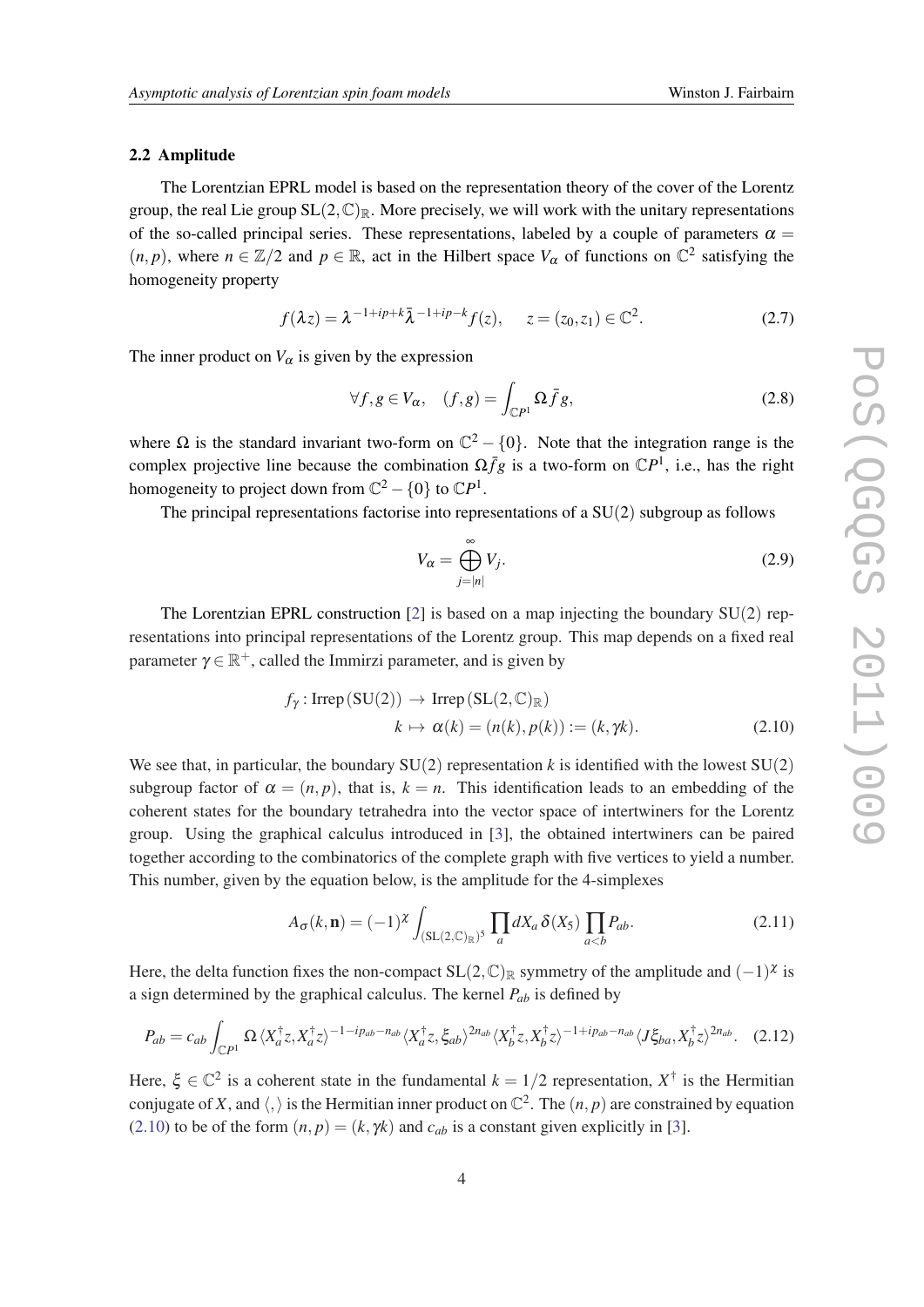### 3. Asymptotic analysis

The goal of this paper is to study the asymptotics of the amplitude for the 4-simplexes when the spins *k* grow large. This amounts to looking at the semi-classical regime of the model. Indeed, in [\[2\]](#page-9-0) a formula for the area of the triangle (*ab*) is given

$$
Area(ab) \sim 8\pi G\gamma\hbar k_{ab}.
$$

The semi-classical regime consists in taking the limit  $\hbar \rightarrow 0$ . Since the physical area is kept fixed, this amounts to considering the limit  $k \to \infty$ .

To study this asymptotic problem, we will rescale all spins homogeneously  $k_{ab} \mapsto \lambda k_{ab}$  and consider the regime where  $\lambda \gg 1$ .

### 3.1 Asymptotic problem and critical points

The first step in the study of the asymptotics is to put the integral expression for the 4-simplex amplitude [\(2.11](#page-3-0)) in an exponential form as a means to use stationary phase methods. In the following, the combinations  $Z_{ab} = X_a^{\dagger} z_{ab}$  and  $Z_{ba} = X_b^{\dagger}$  $\int_b^T z_{ab}$ , for each  $a < b$  occur frequently; this notation will be used as a shorthand.

Using this notation, the kernel  $(2.12)$  $(2.12)$  can be written as

$$
P_{ab}=c_{ab}\int_{\mathbb{C}P^1}\Omega_{ab}\left(\frac{\langle Z_{ba},Z_{ba}\rangle}{\langle Z_{ab},Z_{ab}\rangle}\right)^{ip_{ab}}\left(\frac{\langle Z_{ab},\xi_{ab}\rangle\langle J\xi_{ba},Z_{ba}\rangle}{\langle Z_{ab},Z_{ab}\rangle^{1/2}\langle Z_{ba},Z_{ba}\rangle^{1/2}}\right)^{2n_{ab}},
$$

where

$$
\Omega_{ab}=\frac{\Omega}{\langle Z_{ab},Z_{ab}\rangle\langle Z_{ba},Z_{ba}\rangle},
$$

which is a measure on  $\mathbb{C}P^1$ . Therefore, the rescaled four-simplex amplitude can be re-expressed as follows

$$
A_{\sigma}(\lambda k,\mathbf{n}) = (-1)^{\chi} \int_{(\mathrm{SL}(2,\mathbb{C})_{\mathbb{R}})^5} \prod_a dX_a \, \delta(X_5) \int_{(\mathbb{C}P^1)^{10}} \prod_{a
$$

with the action *S* for the stationary problem given by

$$
S_{k,n}[X,z] = \sum_{a(3.1)
$$

where the couple  $(n, p)$  is constrained according to  $(2.10)$  $(2.10)$ . Note that the first term of the action is complex and the second term is purely imaginary.

We are now in a framework where stationary phase methods can apply. The asymptotic formula is dominated by the critical points of *S*, that is, the stationary points for which Re*S*, the real part of *S*, is a maximum. We first investigate the condition on the real part of the action before looking at the stationary points.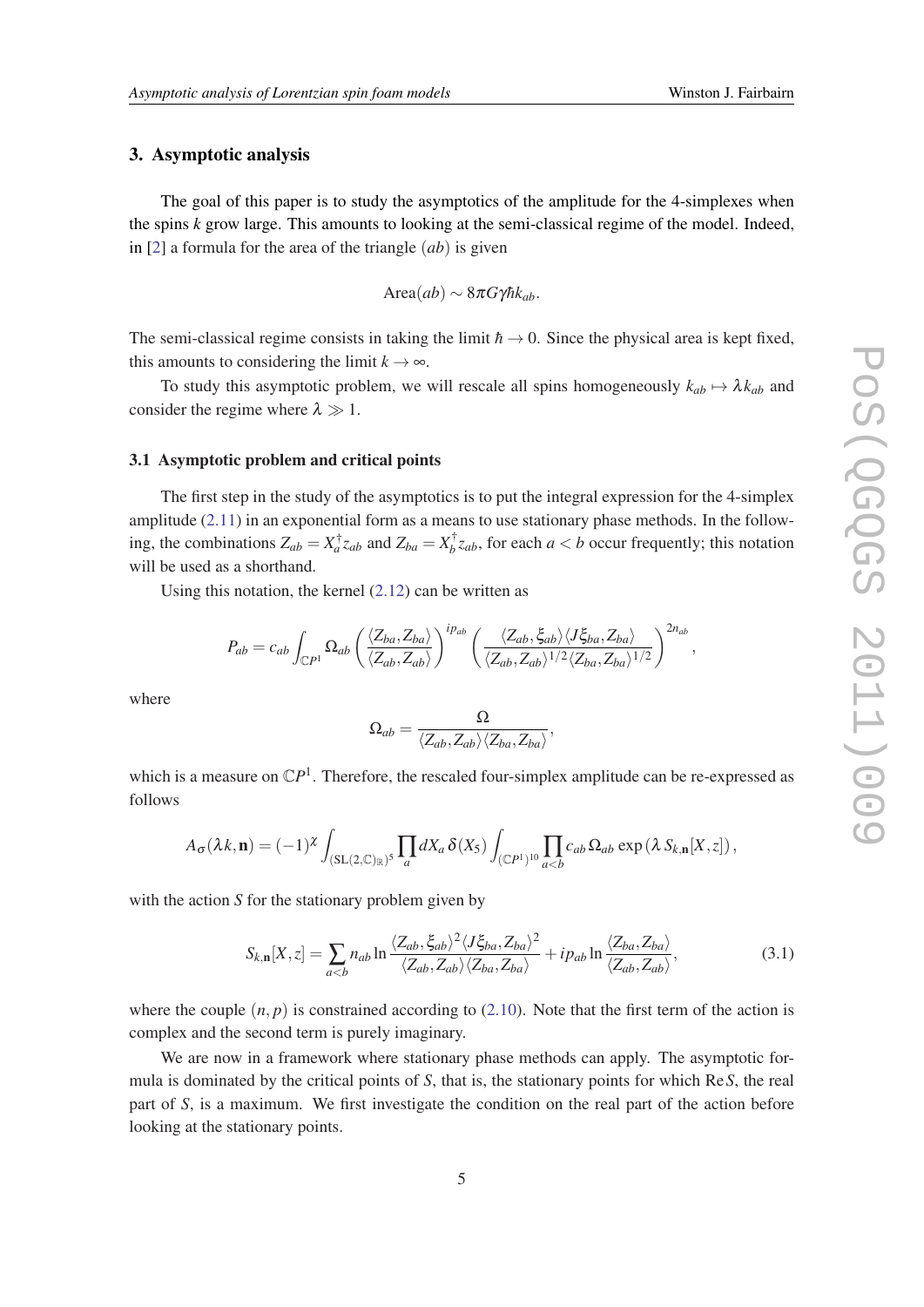<span id="page-5-0"></span>Condition on the real part of the action. From the expression of the real part of the action

Re 
$$
S_{k,n}[X, z] = \sum_{a
$$

one can deduce that it satisfies  $\text{Re} S \le 0$  and is hence a maximum where it vanishes. The maximality requirement leads to the first set of critical point equations

$$
\forall a < b, \qquad (X_a^{\dagger})^{-1} \xi_{ab} = \frac{\|Z_{ba}\|}{\|Z_{ab}\|} e^{i\theta_{ab}} (X_b^{\dagger})^{-1} J \xi_{ba}, \tag{3.2}
$$

where  $\theta_{ab}$  is a phase and  $||Z||^2 = \langle Z, Z \rangle$ . We now turn towards the variational problem of the action.

Stationary points. The strategy is here to evaluate the first variation of the action on the solutions to equation (3.2). The variation with respect to the spinor variables *zab* evaluated on the points maximising the real part of the action yields the second set of critical point equations

$$
\forall a < b, \qquad X_a \xi_{ab} = \frac{\|Z_{ab}\|}{\|Z_{ba}\|} e^{i\theta_{ab}} X_b J \xi_{ba}.
$$
 (3.3)

The variation with respect to the variables  $\bar{z}_{ab}$  leads to the complex conjugate equation.

Finally, we compute the variation of the action with respect to the group variables. The right variation of an arbitrary  $SL(2, \mathbb{C})$  element *X* and its Hermitian conjugate are given by

$$
\delta X = X \circ L, \quad \text{and} \quad \delta X^{\dagger} = L^{\dagger} \circ X^{\dagger}, \tag{3.4}
$$

where L is an arbitrary element of  $\mathfrak{sl}(2,\mathbb{C})_{\mathbb{R}}$ . Using the vector space isomorphism

$$
\mathfrak{sl}(2,\mathbb{C})_\mathbb{R}=(\mathfrak{su}(2)^\mathbb{C})_\mathbb{R}\cong \mathfrak{su}(2)\oplus i\mathfrak{su}(2),
$$

we can decompose *L* into a rotational and boost part  $L = \alpha^{i} J_{i} + \beta^{i} K_{i}$ , with  $\alpha^{i}$ ,  $\beta^{i}$  in R for all  $i = 1, 2, 3$ . Using the above and the fact that the spinors  $\xi_{ab}$  determine SU(2) coherent states,

$$
\langle \xi_{ab}, \mathbf{J} \xi_{ab} \rangle = \frac{i}{2} \mathbf{n}_{ab}, \text{ and } \langle \xi_{ab}, \mathbf{K} \xi_{ab} \rangle = \frac{1}{2} \mathbf{n}_{ab},
$$
 (3.5)

we can evaluate the variation of the action on the solutions to  $(3.2)$ . As a result, we obtain the last set of critical point equations

$$
\sum_{b:b \neq a} k_{ab} \mathbf{n}_{ab} = 0. \tag{3.6}
$$

There is one such vector equation for each tetrahedron *a*.

### 3.2 Geometry of the critical points

Here, we make the assumption that the boundary data is such that the critical point equations (3.2), (3.3) admit a non-trivial solution  $\{X_a\}$ . The idea to extract the geometry of the critical points is to use the bivector geometry theorem proved in [[8](#page-9-0), [9\]](#page-9-0). This theorem states, in particular, what constraints an abstract set of ten bivectors should satisfy to determine a geometric 4-simplex via an identification to the geometric bivectors associated to the triangles of the simplex. The first step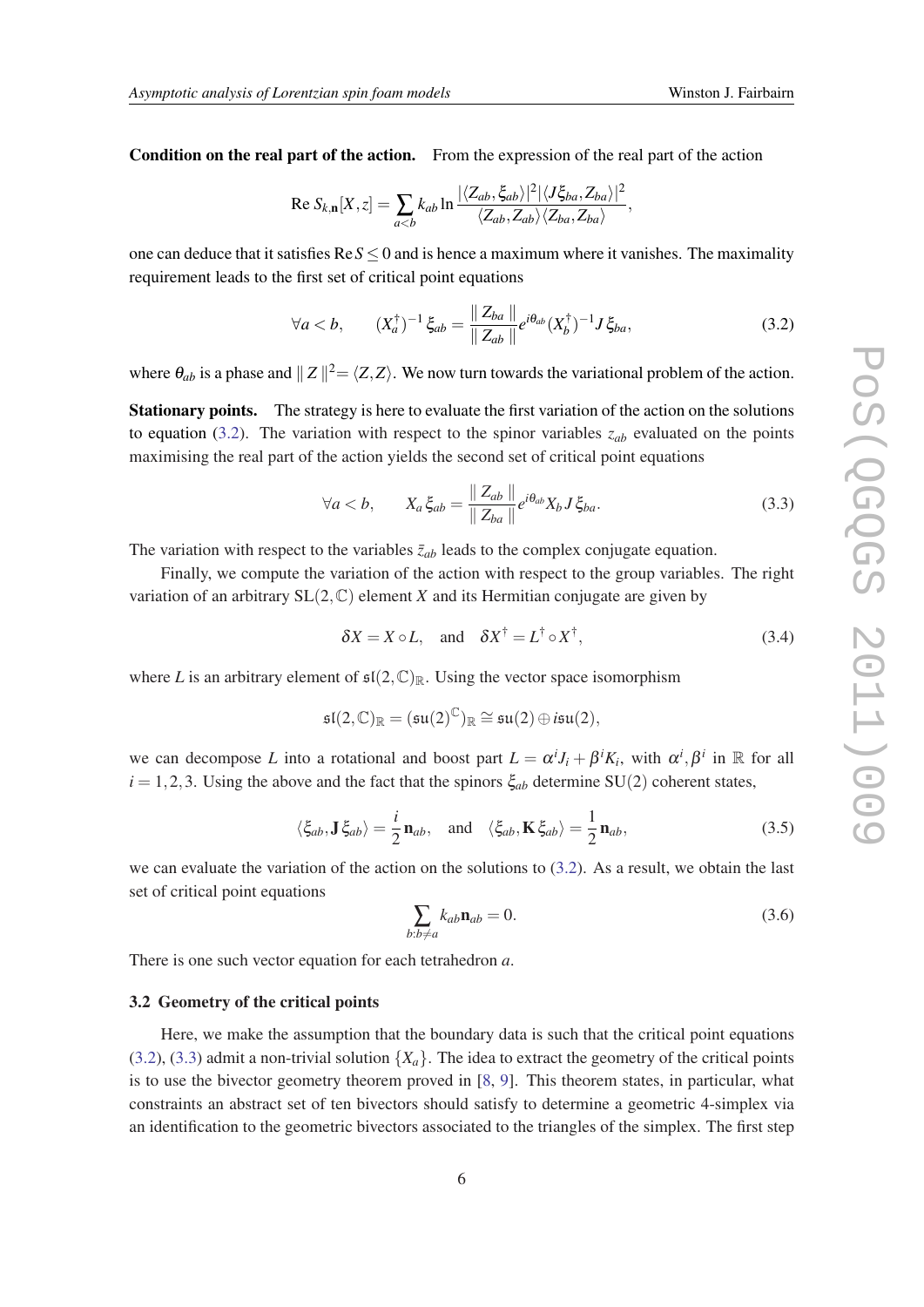towards the construction of such bivectors is to extract Minkowski vectors from the asymptotic data. This is based on the identification between spinors and null vectors.

Let  $\gamma : \mathbb{R}^{3,1} \to \mathbb{H}$  be the standard isomorphism between Minkowski space  $\mathbb{R}^{3,1}$  and the space of  $2 \times 2$  hermitian matrices  $\mathbb{H}$ . Call  $\mathbb{H}_0^+$  the subset defined by

$$
\mathbb{H}_0^+ = \{ h \in \mathbb{H} \mid \det h = 0, \text{ and Tr } h > 0 \}.
$$

The isomorphism  $\gamma$  identifies the future null cone  $C^+$  in Minkowski space with  $\mathbb{H}_0^+$  because det γ(*x*) = −η(*x*, *x*), where η is the flat Minkowski metric with signature − + ++. Therefore, using the standard map between spinors and elements of  $\mathbb{H}^+_0$ 

$$
\zeta: \mathbb{C}^2 \to \mathbb{H}_0^+, \quad z \mapsto \zeta(z) = z \otimes z^{\dagger},
$$

one can define a map  $\iota : \mathbb{C}^2 \to C^+ \subset \mathbb{R}^{3,1}$ . Following this construction, one can associate *two* null vectors

$$
u(\xi) = \frac{1}{2}(1, \mathbf{n}), \text{ and } u(J\xi) = \frac{1}{2}(1, -\mathbf{n}),
$$
 (3.7)

to a given coherent state ξ .

From these two vectors, one can construct the space-like bivector

$$
b = 2 * \iota(J\xi) \wedge \iota(\xi),\tag{3.8}
$$

where the star  $*$  is the Hodge operator on  $\Lambda^2(\mathbb{R}^{3,1})$ . Regarded as an anti-symmetric 4  $\times$  4 matrix, *b* is given explicitly by

$$
b = * \begin{bmatrix} 0 & n^1 & n^2 & n^3 \\ -n^1 & 0 & 0 & 0 \\ -n^2 & 0 & 0 & 0 \\ -n^3 & 0 & 0 & 0 \end{bmatrix}.
$$

Thus, to every coherent state ξ*ab* of the asymptotic data, one can associate a space-like bivector *bab*. In fact, the critical point equations  $(3.2)$  $(3.2)$  $(3.2)$ ,  $(3.3)$  $(3.3)$  $(3.3)$  carry a richer geometric structure. This geometry is made transparent by acting with a Lorentz transformation on the bivectors *bab* and defining the space-like bivectors

$$
B_{ab} = k_{ab} \hat{X}_a \otimes \hat{X}_a b_{ab}, \tag{3.9}
$$

where  $\hat{X}_a$  is the SO(3,1) element corresponding to  $\pm X_a$  in SL(2,  $\mathbb{C}_{\mathbb{R}}$ .

These bivectors satisfy the bivector geometry conditions [[8](#page-9-0), [9](#page-9-0)]. They are *simple* and *crosssimple* by construction. The normal appearing in the cross-simplicity condition for tetrahedron *a* is here a future pointing vector  $F_a$  in the future hyperboloid  $H_3^+$ . This vector is the image of the reference vector  $\mathscr{F} = (1,0,0,0) \in H_3^+$  under the action of  $X_a$ , that is,  $\gamma(F_a) = X_a X_a^{\dagger}$ . Furthermore, the constructed bivectors satisfy *closure* and *orientation* because of the closure condition [\(3.6\)](#page-5-0) and the spinor equations [\(3.2\)](#page-5-0), [\(3.3\)](#page-5-0) satisfied by the critical points. To show the orientation equation, one uses the action of *J* on SL(2,  $\mathbb{C}$ ) given by  $JXJ^{-1} = (X^{\dagger})^{-1}$ , for all *X* in SL(2,  $\mathbb{C}$ ). Under the assumption of non-degeneracy of the boundary data, these bivectors also satisfy a *tetrahedron* condition. Finally, the critical points determine normals  $F_a$  which are either such that at least three out of the five normals are linearly independent, or such that all are pointing in the same direction.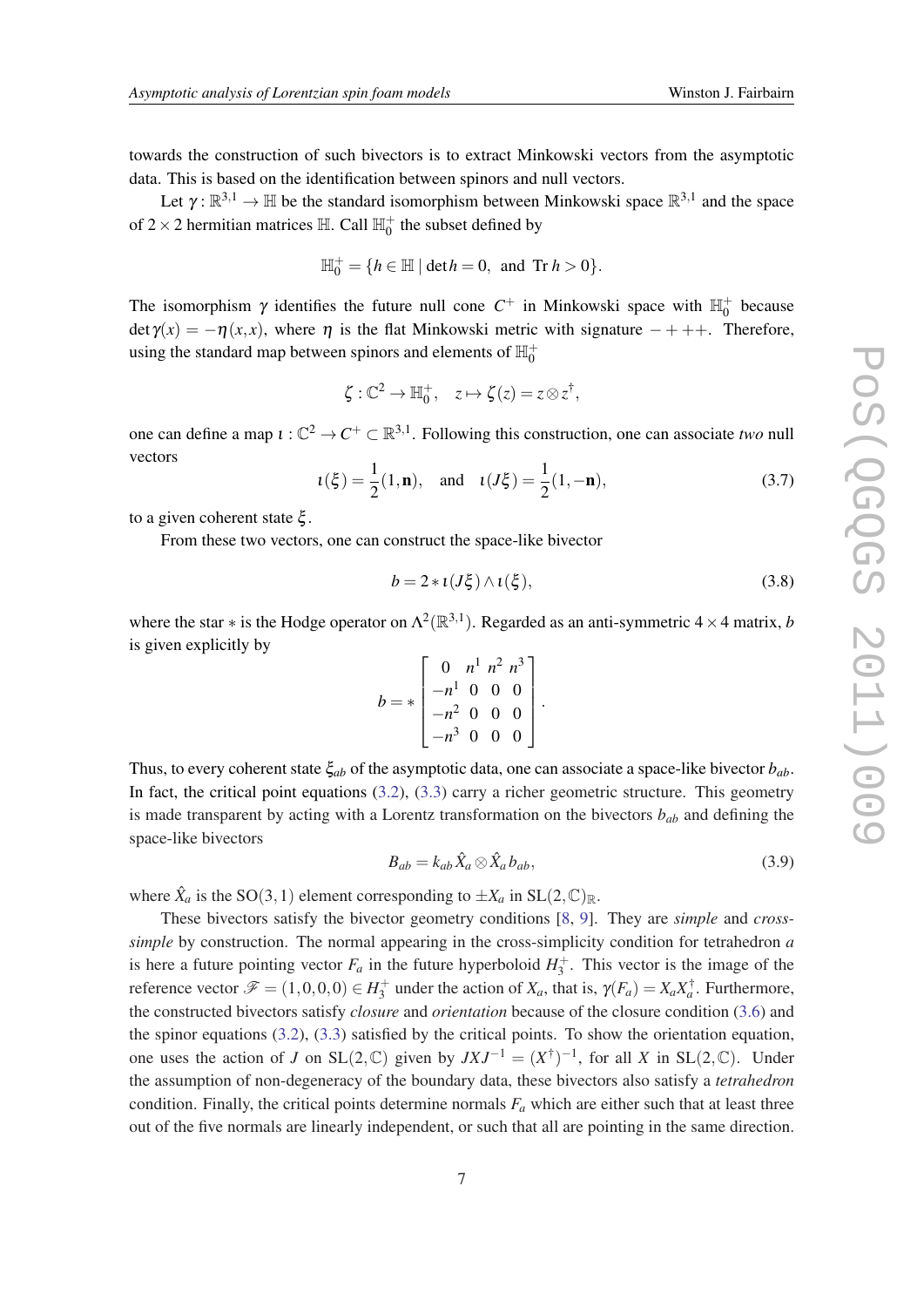<span id="page-7-0"></span>In the first case, which occurs when the solution  ${X_a}$  does not lie in the SU(2) subgroup stabilising F, the corresponding bivectors satisfy the *non-degeneracy* condition of a Minkowskian bivector geometry and all bivector geometry conditions are fulfilled.

This implies that we have an equivalence between non-degenerate solutions to the critical point equations and geometric 4-simplexes up to inversion. In particular, for every solution that is non-degenerate, there exists a parameter  $\mu$  which takes the value either 1 or  $-1$ , and an inversionrelated pair of Lorentzian 4-simplexes  $\sigma$ . These are such that the bivectors (of either of the two simplexes)  $B_{ab}(\sigma)$  satisfy

$$
B_{ab}(\sigma) = \mu k_{ab} \hat{X}_a \otimes \hat{X}_a b_{ab}.
$$
\n(3.10)

### 4. Asymptotic formula

In this section, we make the assumption that the boundary data is that of a geometric Lorentzian 4-simplex. In this case, there are two distinct solutions to the critical point equations related by a parity transformation [[3](#page-9-0)]. We evaluate the action on such solutions and give the asymptotic formula.

# 4.1 Regge action

The action at the critical points has vanishing real part and we are left with the imaginary part

$$
S_{k,n} = i \sum_{a (4.1)
$$

In the case considered here where the critical points determine a non-degenerate 4-simplex with Lorentzian metric, the logarithms are related to the dihedral angles of the simplex. To understand this point, consider a solution to the critical point equations and couple the two spinor equations ([3.2\)](#page-5-0), [\(3.3\)](#page-5-0). The result is the eigenvalue equation

$$
L_{ab}\xi_{ab} = e^{r_{ab}}\xi_{ab}, \quad \text{with} \quad L_{ab} = X_a^{-1}X_bX_b^{\dagger}(X_a^{\dagger})^{-1},
$$

and  $e^{r_{ab}} = \|Z_{ba}\|^2 / \|Z_{ab}\|^2$ . Using the fact that  $\xi_{ab}$  is a coherent state for the direction **n** and spin 1/2, one can solve this equation for the Hermitian matrix *Lab*

$$
L_{ab} = e^{2r_{ab}K \cdot \mathbf{n}_{ab}} = g(\mathbf{n}_{ab}) \begin{pmatrix} e^{r_{ab}} & 0\\ 0 & e^{-r_{ab}} \end{pmatrix} g(\mathbf{n}_{ab})^{-1},
$$
(4.2)

where  $g(\mathbf{n}_{ab})$  is a unitary matrix. It is then possible to relate the rapidity  $r_{ab}$  to the dihedral angle associated to the triangle (*ab*).

Let  $F_a$ , $F_b$  be the two future pointing normals determining the two hyperplanes intersecting along the triangle (*ab*). This triangle is a thick wedge in the terminology of [[10\]](#page-9-0) which implies that the corresponding dihedral angle is defined, up to a sign, by

$$
\cosh \Theta_{ab} := -F_a \cdot F_b = \frac{1}{2} \text{tr} \, L_{ab}.
$$
\n(4.3)

This leads immediately to the identification

$$
|r_{ab}| = |\Theta_{ab}|.
$$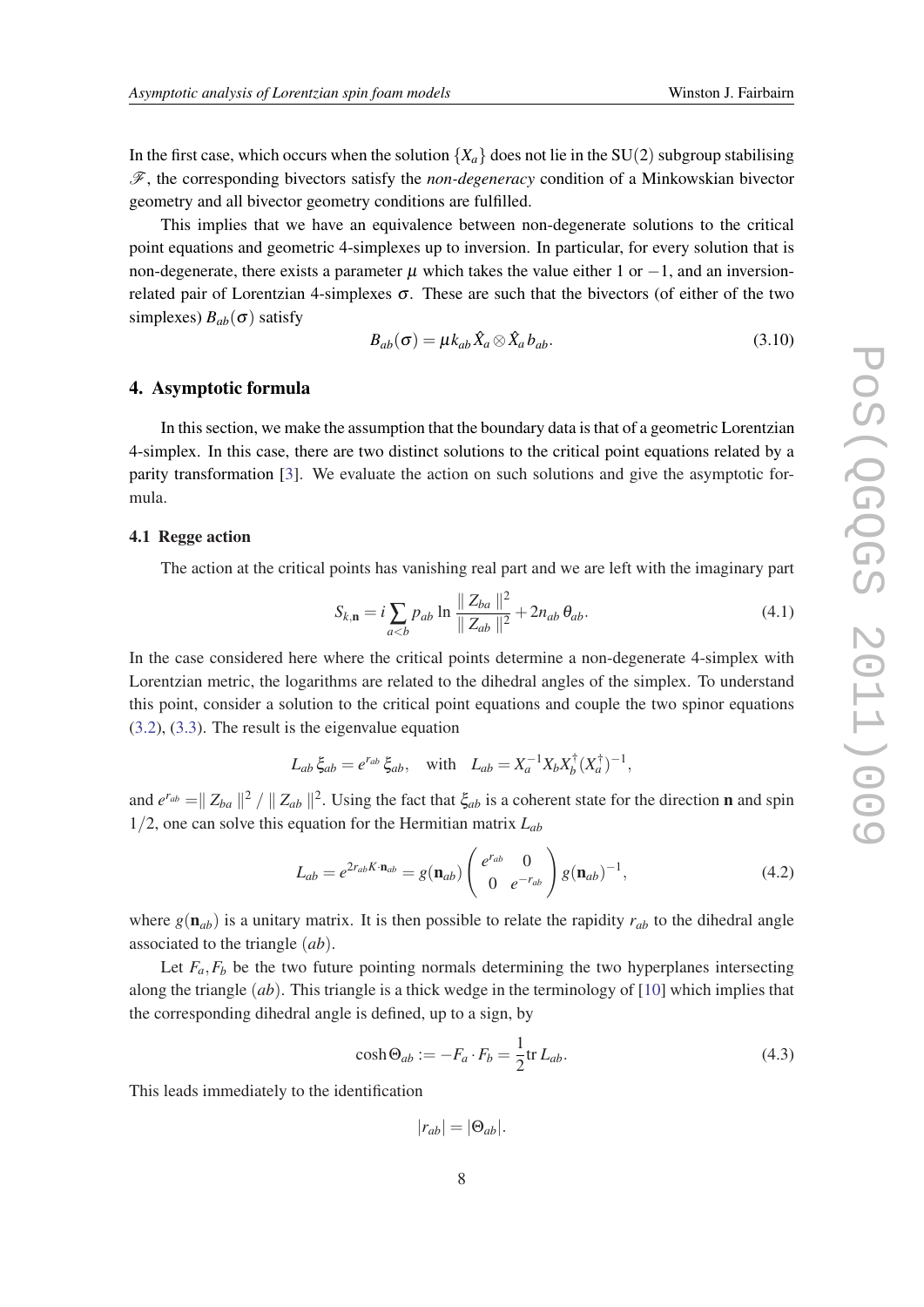The sign ambiguity can be related to the  $\mu$  parameter of equation [\(3.10](#page-7-0)) and, with the canonical choice of phase for the boundary state, one can show that the action at the critical points is given by  $(4.1)$  $(4.1)$  $(4.1)$  with

$$
\ln \frac{\| Z_{ba} \|^2}{\| Z_{ab} \|^2} = \mu \Theta_{ab}, \text{ and } \theta_{ab} = 0, \pi.
$$

Therefore the action on the critical points corresponding to a non-degenerate 4-simplex yields the Regge action for the Lorentzian 4-simplex determined by the boundary data, up to a term, *c*, that exponentiates to a sign

$$
S = i\mu\gamma \sum_{a (4.4)
$$

### 4.2 Asymptotic formula

If the boundary data is that of a geometric 4-simplex in Minkowski space, there are two solutions to the critical point equations corresponding to two parity related 4-simplexes. Consequently, the asymptotic formula has two terms. If the boundary state is chosen to be a geometric state, the formula is given, up to a global sign, by the expression

$$
A_{\sigma}(\lambda k, \mathbf{n}) \sim \left(\frac{1}{\lambda}\right)^{12} \left[N_{+} \exp\left(i\lambda \gamma \sum_{a (4.5)
$$

where  $N_{\pm}$  are constants that do not scale.

We have restricted to Lorentzian boundaries in this paper. It is however important to note that for boundary data corresponding to an Euclidean geometric 4-simplex, the amplitude is not suppressed. We refer the reader to the original article [\[3\]](#page-9-0) for further details.

# 5. Conclusion

We conclude by summarising our results. In this paper, we have presented results on the asymptotic behaviour of the four-simplex amplitude for the Lorentzian EPRL model. We used stationary phase methods applied to an integral formulation of the amplitude expressed in the coherent state basis. We have calculated the critical point equations and studied their geometry by using the relation between spinors and null vectors in Minkowski space. We have found that the action for the asymptotic problem evaluated on the solutions to the critical point equations yields the Regge action if the boundary data is that of a geometric Lorentzian 4-simplex. In this case, an asymptotic formula was derived.

### Acknowledgments

We would like to thank the organisers of 3rd Quantum Gravity and Quantum Geometry School (Zakopane, February 28 - March 13, 2011) where these results were presented. WF acknowledges support from the Royal Commission for the Exhibition of 1851 and from the Emmy Noether grant ME 3425/1-1 of the German Research foundation (DFG).